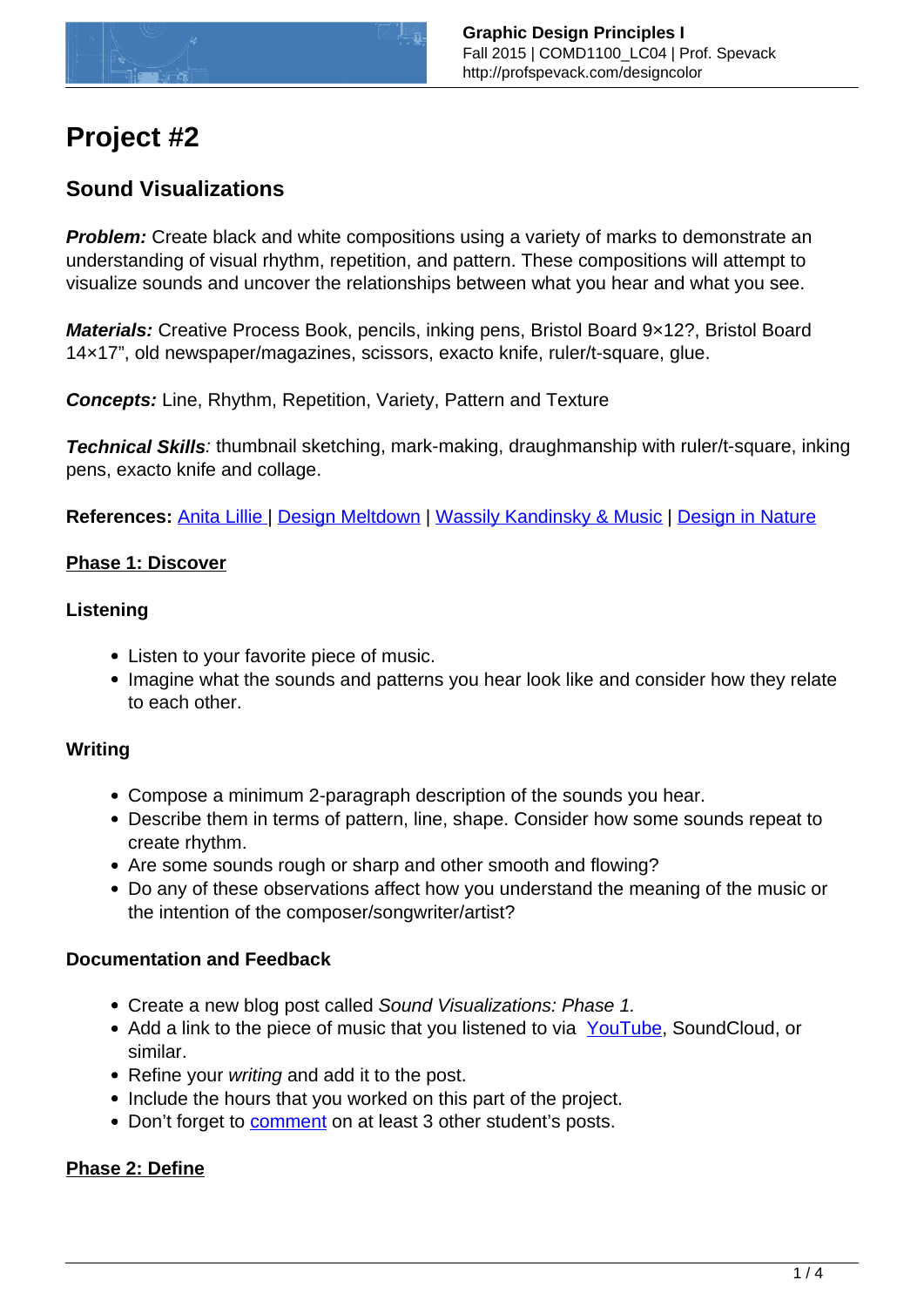

## [Staccato](http://www.merriam-webster.com/dictionary/staccato) **/** [Legato](http://www.thefreedictionary.com/legato) **Pattern Mashup**

Take out a soft pencil #3B and your sketchbook.

Rhythmic Line Test 1: Listen to this song: **Another One Bites the Dust** and draw a line representing its rhythm across your first sheet of paper. Repeat and refine until you get a variety of interesting lines. How would you describe these lines?

Rhythmic Line Test 2: Listen to this song: [Summertime](http://www.youtube.com/watch?v=Vc2Bm5IXGh4) and draw a line representing its rhythm across your second sheet paper.Repeat and refine until you get a variety of interesting lines. How would you describe these lines?

Pattern Squares: Now create at least 12 thumbnails: 6 for Staccato and 6 for Legato. Using your rhythmic line tests as a guide, create 6 pattern squares that represents STACCATO and 6 pattern squares that represents LEGATO. Continue to refine these sketches. Try varying the line weight (thick and thin) and the spacing (tight and wide) between the lines. Let the rhythm of each piece of music dictate the look and feel of your patterns.

Once you have created a total of 6 strong patterns (3 Staccato and 3 Legato) move on to the next step. Refer to class pattern examples for ideas.

Mashup: On 9×11? Bristol create 1 final inked composition using 1-2 Staccato and 1-2 Legato pattern squares. Even though the composition will be a field of pattern, it should feel unified. You will unite two rhythms (Staccato and Legato), like a DJ mixing parts of different songs. Before you begin working, make a layout and think about how you will arrange your different patterns on the page. How will they relate to each other? Will the pattern squares complement each other or repel each other? What will it sound like?

Some squares should be larger, some should be smaller, **all should repeat at least twice**.

Consider this layout from a former student, as an example:

[caption id="attachment\_1358" align="alignnone" width="300"]

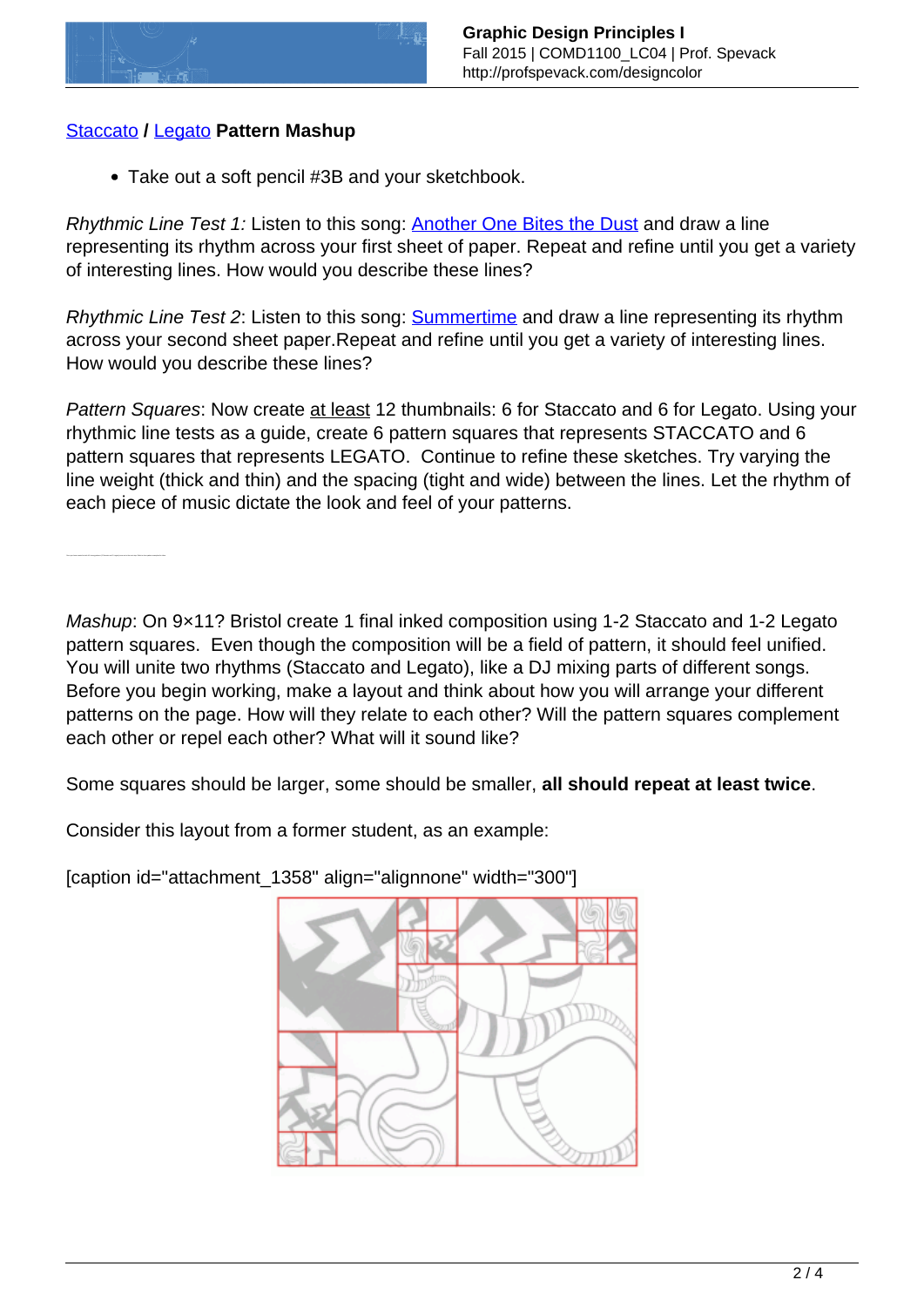

Grid Structure Overlay[/caption]

[caption id="attachment\_1386" align="alignnone" width="300"]



Daniel's Final Pattern Mashup[/caption]

## **Documentation and Feedback**

- Create a new blog post called Sound Visualizations: Phase 2.
- Take photos of your finished Inked Pattern Mashup and add it to the post (make sure it is well-lit and in focus.)
- Include the hours that you worked on this part of the project.
- Don't forget to comment on at least 3 other student's posts.

## **Phase 3: Develop**

## **Create a Mashup Animation**

## **PREP in Photoshop:**

- Scan your finished Staccato / Legato Pattern Mashup (300dpi, grayscale). Save this hires file as FirstInitalLastNameMashupHIRES.psd.
- Open your file in Photoshop and rename it FirstInitalLastNameAnimatedMashup.psd. Make the following adjustments:
	- Image size: 72 dpi, constrain proportions
	- Color Mode: RBG
- Using the slice tool, slice up each pattern square for use in your animation.

## **Animate and Add Audio**

Use the free online software [Animatron](https://editor.animatron.com) to create a short animation and audio mashup using the two songs with Staccato and Legato rhythms. Use Summertime and Another One Bites the Dust, if you wish. The songs you choose should demonstrate, very clearly, these two rhythms.